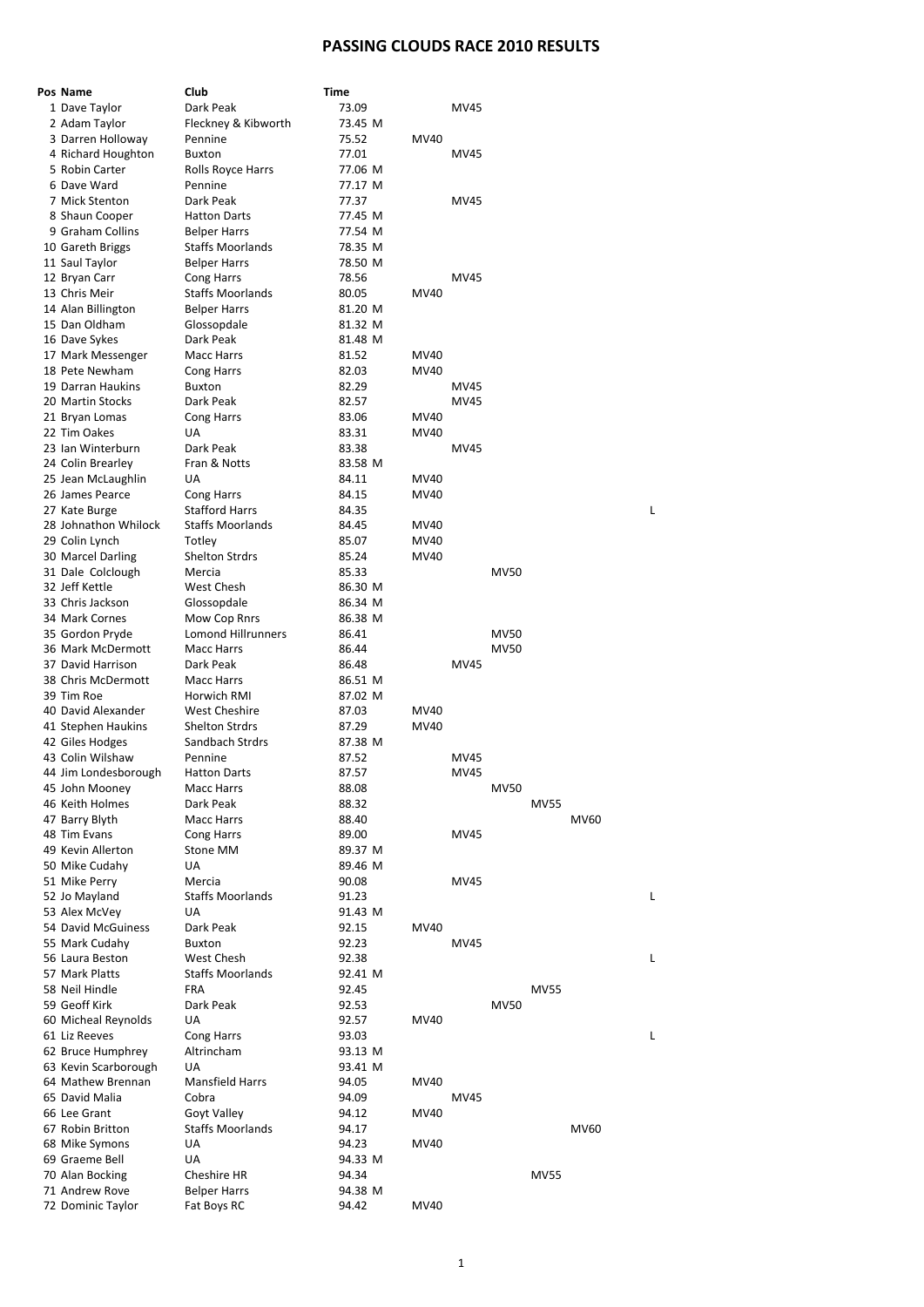## **PASSING CLOUDS RACE 2010 RESULTS**

| Pos Name               | Club                    | Time     |             |      |             |             |      |             |   |      |      |             |
|------------------------|-------------------------|----------|-------------|------|-------------|-------------|------|-------------|---|------|------|-------------|
| 73 James McInerney     | UA                      | 94.43 M  |             |      |             |             |      |             |   |      |      |             |
| 74 Dave Halford        | UA                      | 95.09    | MV40        |      |             |             |      |             |   |      |      |             |
| 75 Richard White       | Glossopdale             | 95.14 M  |             |      |             |             |      |             |   |      |      |             |
| 76 Richard Gilbert     | Calder Valley           | 95.19    | MV40        |      |             |             |      |             |   |      |      |             |
| 77 Keith Skelton       | <b>Stafford Harrs</b>   | 95.21    | MV40        |      |             |             |      |             |   |      |      |             |
| 78 Emma Gregory        | Bowland                 | 95.33    |             |      |             |             |      |             | Г |      |      |             |
| 79 David Broadbent     | <b>SINFIN</b>           | 95.36 M  |             |      |             |             |      |             |   |      |      |             |
| 80 Julian Barry        | Cong Harrs              | 95.38    |             |      |             |             | MV60 |             |   |      |      |             |
| 81 Geoff Pettengell    | Mow Cop Rnrs            | 95.53    |             |      | <b>MV50</b> |             |      |             |   |      |      |             |
| 82 Helen Kirk          | Dark Peak               | 96.04    |             |      |             |             |      |             | L |      |      |             |
| 83 Harry Porter        | Mow Cop Rnrs            | 96.17 M  |             |      |             |             |      |             |   |      |      |             |
| 84 Richard Corker      | UA                      | 97.18    |             | MV45 |             |             |      |             |   |      |      |             |
|                        |                         |          |             |      |             |             |      |             |   |      |      |             |
| 85 Ian Ankers          | South Chesh             | 97.26    |             |      |             |             | MV60 |             |   |      |      |             |
| 86 Richard Gardiner    | CGCC                    | 97.41 M  |             |      |             |             |      |             |   |      |      |             |
| 87 Kevin Jackson       | Abbey Runners           | 97.55    |             | MV45 |             |             |      |             |   |      |      |             |
| 88 Mark Halsey         | <b>Buxton</b>           | 97.58 M  |             |      |             |             |      |             |   |      |      |             |
| 89 Jean Margaret Brown | Clayton                 | 98.03    |             |      |             |             |      |             |   | LV40 |      |             |
| 90 Charles Dunning     | UA                      | 98.05    | MV40        |      |             |             |      |             |   |      |      |             |
| 91 Matt Pritchard      | UA                      | 98.09 M  |             |      |             |             |      |             |   |      |      |             |
| 92 Phil Fortun         | FRA                     | 98.14 M  |             |      |             |             |      |             |   |      |      |             |
| 93 Scott MacDonald     | UA                      | 98.20 M  |             |      |             |             |      |             |   |      |      |             |
| 94 Tony Press          | <b>Hatton Darts</b>     | 98.24    |             |      |             |             | MV60 |             |   |      |      |             |
| 95 Andy Wilkins        | Glossopdale             | 98.40    |             |      | <b>MV50</b> |             |      |             |   |      |      |             |
| 96 Paul Sellars        | Cong Harrs              | 99.14    |             |      | <b>MV50</b> |             |      |             |   |      |      |             |
| 97 Roland Meylan       | Buxton                  | 99.47    | MV40        |      |             |             |      |             |   |      |      |             |
|                        |                         |          |             |      |             |             |      |             |   |      |      |             |
| 98 Patrick Phelan      | UA                      | 99.54    |             | MV45 |             |             |      |             |   |      |      |             |
| 99 Susan Clapham       | Glossopdale             | 99.56    |             |      |             |             |      |             |   |      | LV45 |             |
| 100 Kenny Turner       | Dark Peak               | 99.58    |             |      | <b>MV50</b> |             |      |             |   |      |      |             |
| 101 Sikobe Litaba      | Glossopdale             | 100.04   |             | MV45 |             |             |      |             |   |      |      |             |
| 102 Paul Mellor        | Hatton darts            | 100.69   | MV40        |      |             |             |      |             |   |      |      |             |
| 103 Kevin Price        | Mow Cop Rnrs            | 100.13   |             | MV45 |             |             |      |             |   |      |      |             |
| 104 Graham Johnson     | <b>DVD</b>              | 100.32   |             |      |             | <b>MV55</b> |      |             |   |      |      |             |
| 105 Steve Bouker       | UA                      | 100.35   |             |      |             | <b>MV55</b> |      |             |   |      |      |             |
| 106 Tim Mackey         | Dark Peak               | 100.37   |             |      |             | <b>MV55</b> |      |             |   |      |      |             |
| 107 Mike Burke         | <b>FRA</b>              | 100.42   | MV40        |      |             |             |      |             |   |      |      |             |
|                        |                         |          |             |      |             |             |      |             |   |      |      |             |
|                        |                         |          |             |      |             |             |      |             |   |      |      |             |
| 108 Martin Shellen     | UA                      | 100.52   | MV40        |      |             |             |      |             |   |      |      |             |
| 109 Steve Groves       | Holme Pierpoint         | 101.08 M |             |      |             |             |      |             |   |      |      |             |
| 110 Mark Hobson        | Rochdale Harrs          | 101.31   |             |      | <b>MV50</b> |             |      |             |   |      |      |             |
| 111 Lewis Ashton       | Dark Peak               | 102.07   | MV40        |      |             |             |      |             |   |      |      |             |
| 112 Pat Goodall        | Totley AC               | 102.21   |             |      |             |             |      |             |   |      |      | <b>LV55</b> |
| 113 Gayle Evans        | Cong Harrs              | 102.29   |             |      |             |             |      |             |   | LV40 |      |             |
| 114 Dennis Lucas       | Rochdale Harrs          | 102.41   |             |      |             |             |      | <b>MV65</b> |   |      |      |             |
| 115 Hanno Torn         | UA                      | 102.53   | MV40        |      |             |             |      |             |   |      |      |             |
| 116 Carl Bedson        | Glossopdale             | 103.02   | MV40        |      |             |             |      |             |   |      |      |             |
| 117 David Morris       | Cheshire Hash H Harrs   | 103.44   | MV40        |      |             |             |      |             |   |      |      |             |
| 118 Kirsty Johnson     | Glossopdale             | 104.29   |             |      |             |             |      |             | Г |      |      |             |
| 119 Neil Taylor        | Skelmersdale Harrs      | 104.32   | MV40        |      |             |             |      |             |   |      |      |             |
| 120 Alan Villoner      | Dark Peak               | 104.49 M |             |      |             |             |      |             |   |      |      |             |
|                        |                         |          |             |      |             |             |      |             |   |      |      |             |
| 121 Nicky Dick         | Matlock AC              | 104.55   |             |      |             |             |      |             |   |      | LV45 |             |
| 122 Clare Gardiner     | Sheffield Hash H Harrs  | 105.17   |             |      |             |             |      |             | L |      |      |             |
| 123 Carl Davis         | Kimberworth strdrs      | 105.28   | MV40        |      |             |             |      |             |   |      |      |             |
| 124 Trevor Longman     | Macc Harrs              | 105.30   |             |      |             |             | MV60 |             |   |      |      |             |
| 125 John Stephenson    | Glossopdale             | 105.35   |             |      | <b>MV50</b> |             |      |             |   |      |      |             |
| 126 Judie Broad        | Wye Valley rnrs         | 105.41   |             |      |             |             |      |             | L |      |      |             |
| 127 Tony Steward       | Calder Valley           | 105.47   |             |      |             | <b>MV55</b> |      |             |   |      |      |             |
| 128 Brent Lindsay      | Penistone Fpath Rnrs    | 106.01   |             |      | <b>MV50</b> |             |      |             |   |      |      |             |
| 129 Mark Whelan        | Goyt Valley             | 106.17   | MV40        |      |             |             |      |             |   |      |      |             |
| 130 Andrew Addis       | Mow Cop Rnrs            | 106.23   |             |      | <b>MV50</b> |             |      |             |   |      |      |             |
| 131 Stuart Shipley     | Chesapeake Derby        | 106.54   |             |      | <b>MV50</b> |             |      |             |   |      |      |             |
| 132 David Gould        | <b>West Brom Harrs</b>  | 107.16   | MV40        |      |             |             |      |             |   |      |      |             |
| 133 Dave Patrick       | Ashbourne RC            | 107.21   | MV40        |      |             |             |      |             |   |      |      |             |
| 134 Carolyn Hopkinson  | <b>Shelton Strdrs</b>   | 107.24   |             |      |             |             |      |             |   |      | LV45 |             |
| 135 Jim Tinnion        | Mercia                  |          | <b>MV40</b> |      |             |             |      |             |   |      |      |             |
|                        |                         | 107.27   |             |      |             |             |      |             |   |      |      |             |
| 136 Iain Arnison       | Pensby Rnrs             | 107.41 M |             |      |             |             |      |             |   |      |      |             |
| 137 Geoge Lamplough    | <b>Staffs Moorlands</b> | 107.55   | MV40        |      |             |             |      |             |   |      |      |             |
| 138 Chris Hopkinson    | <b>Shelton Strdrs</b>   | 108.00   |             |      | <b>MV50</b> |             |      |             |   |      |      |             |
| 139 Bill McDonnell     | Pensby RC               | 108.31   |             |      |             | <b>MV55</b> |      |             |   |      |      |             |
| 140 Paul Hulbert       | Fat Boys RC             | 108.51   | MV40        |      |             |             |      |             |   |      |      |             |
| 141 Johnathon Gregson  | <b>Hatton Darts</b>     | 109.13 M |             |      |             |             |      |             |   |      |      |             |
| 142 Jon Marsh          | UA                      | 109.43   |             | MV45 |             |             |      |             |   |      |      |             |
| 143 Nigel Crompton     | Pensby RC               | 110.21   |             | MV45 |             |             |      |             |   |      |      |             |
| 144 Dave Marsden       | <b>Stafford Harrs</b>   | 110.25   |             |      |             | <b>MV55</b> |      |             |   |      |      |             |